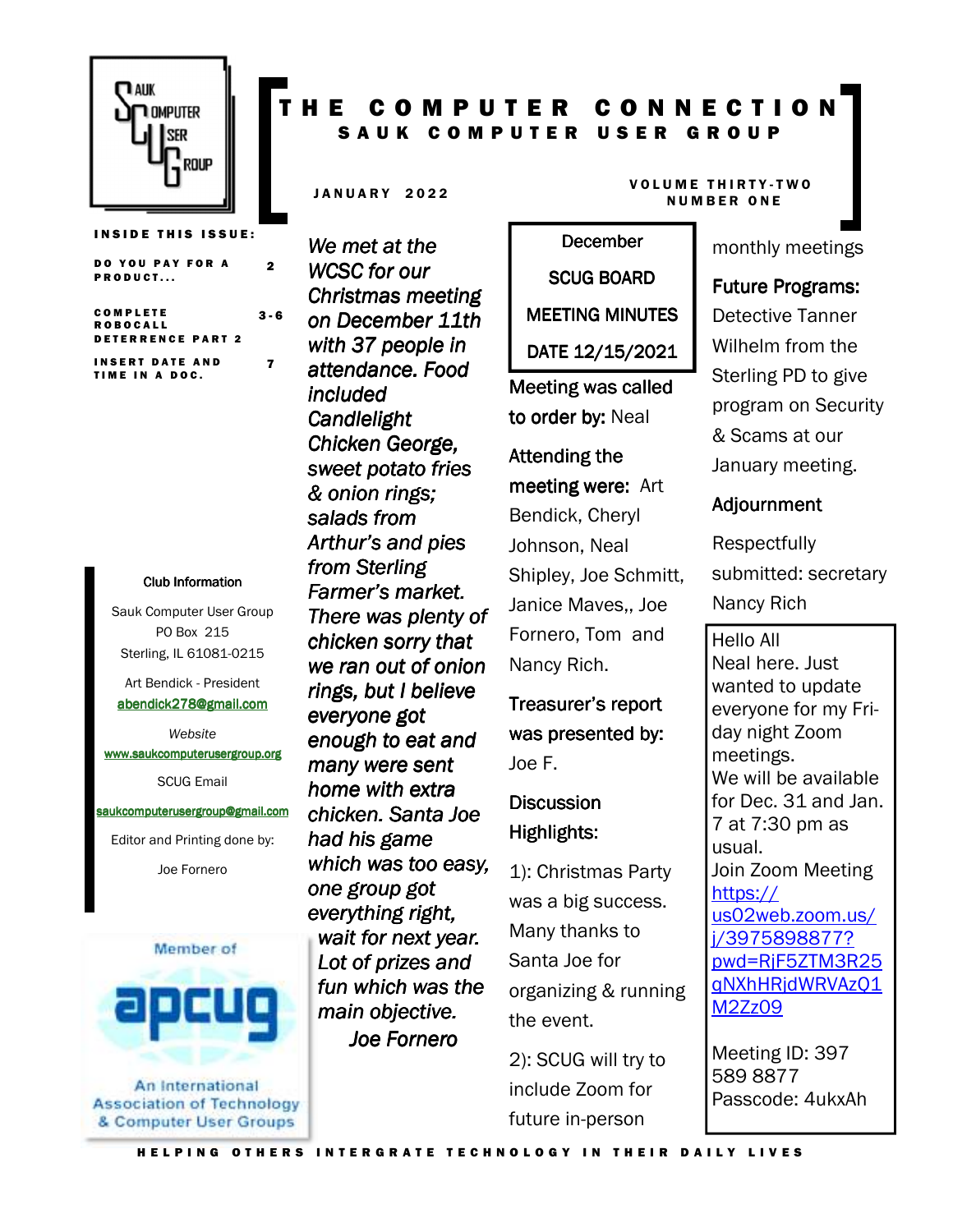Do You Pay for a Product? If Not, YOU are the Product. By David Kretchmar

Maybe not always, but hopefully, we know there is no such thing as a free lunch by this point in our lives. Advertising is something we have come to accept or at least ignore for most of our lives. We expect commercials on television, the radio, newspapers, magazines, and movies and accept this advertising knowing that the revenue generated pays for or subsidizes the entertainment and information we want.

The Internet takes advertising to a new, more personal level. We see ads directed to us as individuals rather than generic advertising. The first time we see ads based on a recent search, we know advertising has reached a new level of personalization. The entity selling ads is obviously using information about us to direct advertising to our eyes.

#### F A C E B O O K

In early April, yet another

personal data breach was recently disclosed. Since some time in 2019, the personal data of over 533 million Facebook users was compromised via their phone number. In this case, Facebook users became more of a "product" than most users had ever anticipated. Many Facebook users only recently realized that Facebook is an advertising entity that collects a lot of data on each user.

Free (with advertising) has been a successful business model for a long time. However, the recent Facebook disclosure (along with other accidental and deliberate data breaches) causes some to wonder if this is evidence that consumers have been treated poorly by this business model.

#### AREN'T YOU ALWAYS THE P R O D U C T ?

And just because you pay doesn't mean you're not the product. Cable and satellite television companies take our money PLUS sell us (via advertising) to the various sponsors. Magazines take our money and still sell ads; banks and credit cards can charge us money for the service of having and helping us manage our money.

Any business that has a "loyalty card" takes our money for products, services, and entertainment but gives us a discount or other benefit in exchange for the ability to monitor what we are doing. In other words, we routinely become "the product" even when we're already paying.

All businesses treat their customers with varying levels of respect and provide different levels of value to us. There is often no direct correlation between how much money we pay and the value of the service we receive.

For example, someone might pay a couple of dollars a week for online, or a little more for



delivered paper subscriptions, to *The New York Times* or *The Wall Street Journal* or the local newspaper, or some other publication*.* Yet this same information is available to people who read these papers at their local library or coffee shop at no charge. So, in effect, we are not paying for the product; we pay for getting the product in a way we find much more convenient.

This example is much more complicated than the black and white "you're the product" logic allows. For instance, some users get the service virtually for "free" in an airplane, using accumulated points or a "bump" coupon. Other travelers pay big bucks for the benefit of being transported to the same destination! So,



who or what is the product?

#### I N D I V I D U A L R E S P O N S I B I L I T Y

Many entities whose services you pay for treat their users well, and others treat users poorly. There are all sorts of business models online. Some work in some cases, others work in other cases. But to argue that "free" services mean you're "the product" and thus not treated as well isn't true. In the online world, each of us must decide if the value of the product we receive is worth the inevitable compromise in our privacy that takes place.

Suppose we accept the privacy compromise inherent in most online experiences. In that case, it is incumbent on each of us to understand, compromise, and share only as much information as necessary.

*By David Kretchmar, Hardware Technician Sun City Summerlin Computer Club https://www.scscc.club dkretch (at) gmail.com*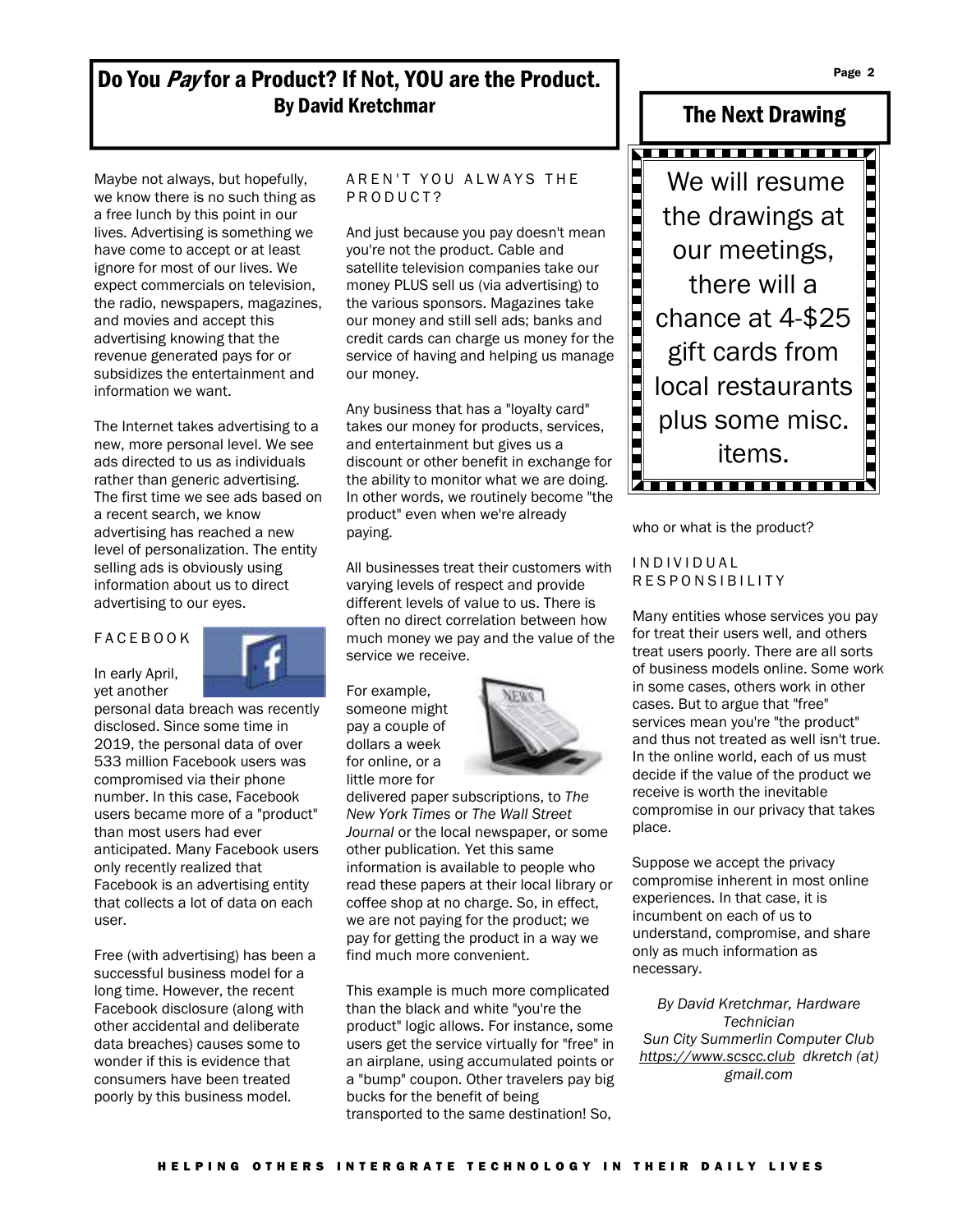## Complete Robocall Deterrence Part 2 By John Krout

### **INTRODUCTION**

In Part 1 of this series, you learned how to configure your smartphone so that only your Contacts will ring your phone, a Whitelist strategy.

That Whitelist solution is not complete because robocaller systems can still find out that your phone is live simply by recognizing that the call went to your voicemail. And you continue to suffer the frequent voicemail inbox overload syndrome since many robocallers leave voicemails.

This part 2 article introduces the concept of including the Special Information Tones (SIT). The three tones beginning phone network messages, such as the number you dialed, are disconnected at the start of your voicemail greeting. After SIT, you can include your voice telling your Contacts that your number is indeed live, not disconnected, and they can leave a message.

## WHY SIT?

Robocaller systems, like any valuable asset, are focused on the efficient use of system time. So each robocaller system maintains an internal list of phone numbers known to be valid.

How can robocaller systems determine that a called number is not valid? When the phone number is disconnected, i.e., the system hears SIT. When robocaller systems hear SIT, the systems remove the number from their internal list of numbers known to be valid. Then, they don't call again.

The proof is in the pudding, as some say. In September 2019, I was receiving about 25 robocalls per week and roughly ten robocall voicemails per week. I implemented this SIT voicemail greeting strategy in July 2020. Between that time and March 2021, when I wrote this article, I typically received only two robocalls per week in Missed Calls, and my weekly robocall voicemails dropped to zero.

Why do I still receive *any* robocalls? First, because there are hundreds or perhaps thousands of robocall systems, some systems have yet to call and hear SIT.

## CARRIER OPTIONS FOR VOICEMAIL GREETINGS

Typically, phone carrier companies, such as Verizon Wireless, AT&T, and T Mobil, offer three different ways to create a voicemail greeting.

Automatically state your phone number, for instance: You have reached 703-555-1111. Please leave a message after the beep.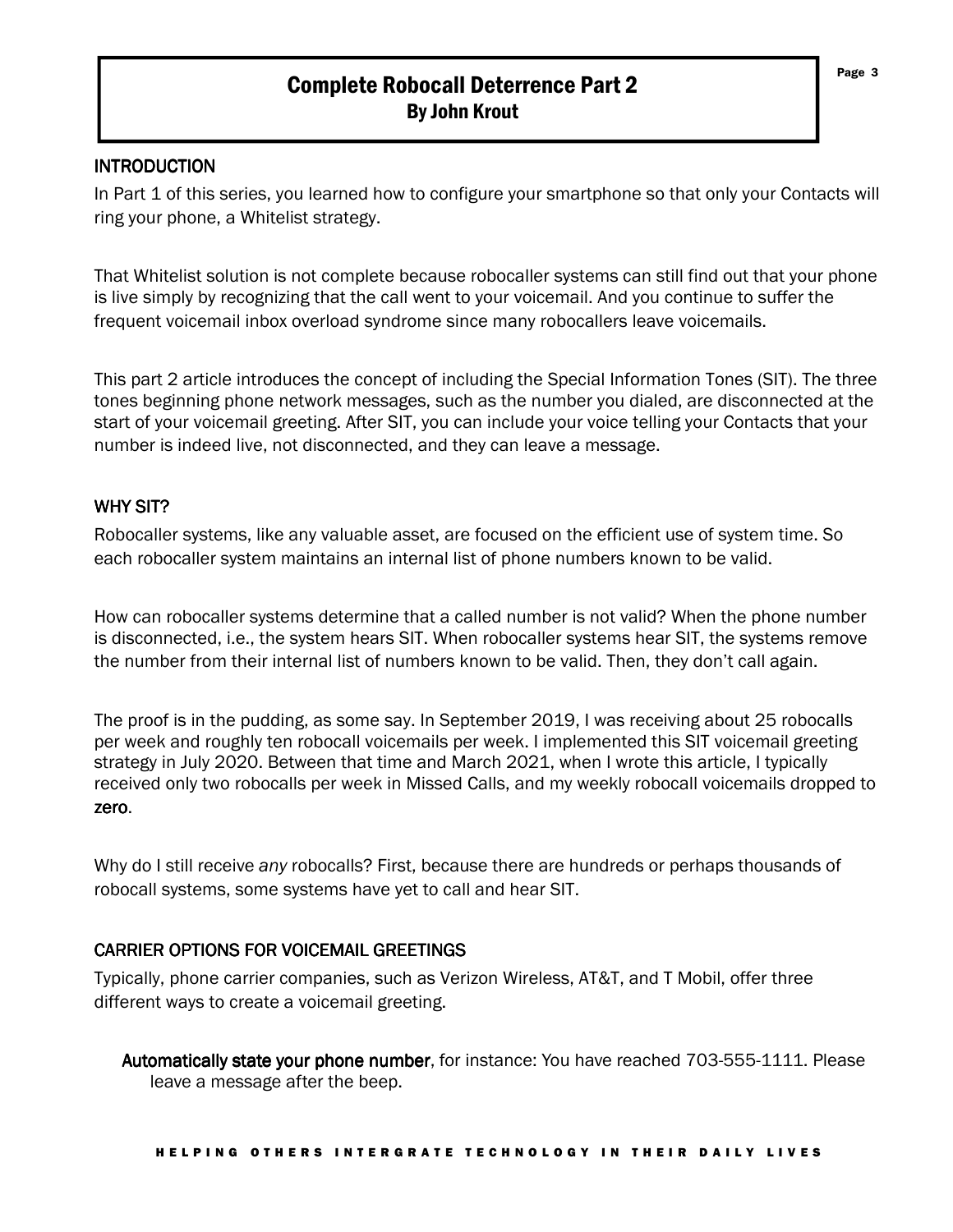# Complete Robocall Deterrence Part 2 (cont.) Fage 4

Play a recording of you pronouncing your name, for instance: You have reached the phone of John Krout. Please leave a message after the beep.

#### Play a recording of whatever you want to say for your greeting.

So, our strategy will be to use the third option, a recording, to make robocaller systems think your phone line is disconnected. Most phones expect you to use the phone's microphone and your own voice to record that voicemail greeting.

Below, I will show you how to combine SIT and your greeting on your computer. Then, in Part 3 of this article series, I will show you three ways to transfer that combined audio into your phone for use as a voicemail greeting.

### **HOW TO GET SIT**

There are websites that curate phone network messages. I downloaded a couple of those messages and used the free Audacity sound editor to isolate SIT and remove audio noise.

I have posted that cleaned-up SIT online as a monophonic WAV file on the Web. You can download it from:

### https://tinyurl.com/6n5hyb6d

### MAKE YOUR GREETING SCRIPT

Before recording, I suggest you type your voicemail greeting script in a script in a document in a large font, so you can read it easily while recording.

Here's what I used as a script:

*Hi, this is John. No, my number is not disconnected. Those tones were just meant to convince robocallers not to call me again. You can leave a message after the beep. Thanks.*

### RECORDING YOUR VOICE RECORDING VOICE

No matter how you record, the phone carriers require that your custom voicemail greeting has to be **monophonic, not** stereo. You can either record monophonic or use Audacity to reduce the recording from stereo to monophonic.

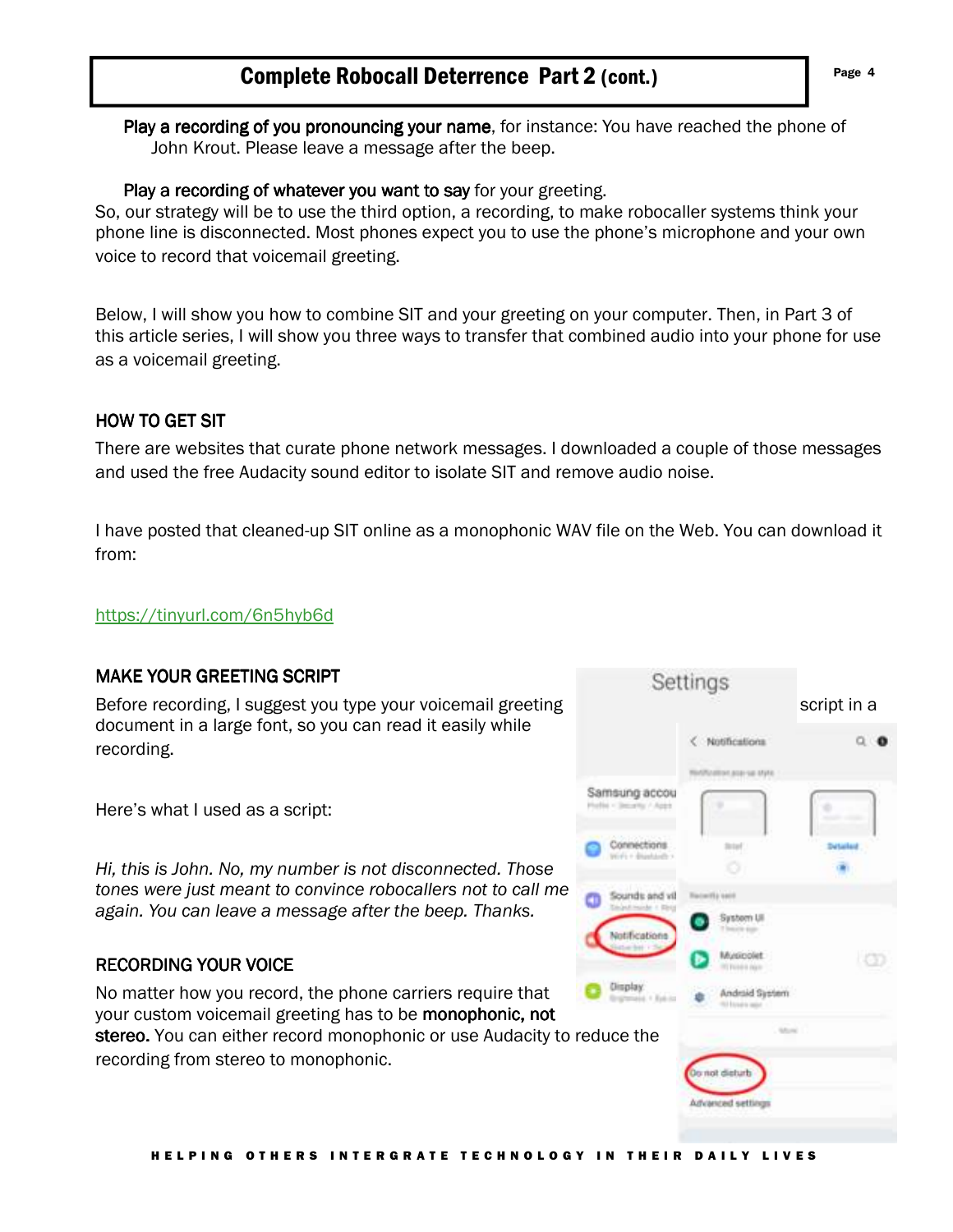# Complete Robocall Deterrence Part 2 (cont.) **Page 5** Page 5

One convenient way to record your voice is to use a voice recording app on your phone and then

transfer that digital greeting audio file to the users can download any of several voice the Google Play Store. Ensure the app phone folder in which you can find the digital for transfer to your computer. For example, the Voice Memos app in the Accessories folder. transferred to the computer using iTunes sync.

Alternatively, if you obtained a computer microphone for virtual online meetings during the pandemic, or your laptop has a built-in microphone, you can record your voice directly to your computer using an application such as the frees Audacity audio editor.

### COMBINE SIT AND YOUR VOICE RECORDING

Audacity provides a convenient multi-track method for doing this task.

**STEP 1.** Open Audacity, pull down the File menu  $\epsilon$  beneficially and select Open. Then, using the standard Open File dialog box, local the SIT load the SIT recording. After you do that, the oscilloscope-like depiction of the SIT recording appears in an Audacity track, like that shown in Illustration shown in Illustration 1.

STEP 2. In Audacity, pull down the File menu and select **Import**. Then, using the standard Open file dialog box, load the voicemail greeting recording.

Audacity places that imported voicemail greeting recording in *a second track*, below the track that contains the SIT recording. You can see an

example in **Illustration 2.** Audacity adjusts the time scale so that the longer track is completely visible.

However, *both audio recordings start at the same time*. Therefore, we need to move the voicemail greeting recording to the right to start after SIT ends. Here is how to that happen.

**Bridgewald** 34 hour

| C Do not disturb<br>Do not illuturb reutes salls and abets except for your<br>selected exceptors. |                                                             | a voice recording app on your prioric and them<br>computer. Android<br>recording apps from<br>documents the<br>audio recording file<br>iPhone users can find |
|---------------------------------------------------------------------------------------------------|-------------------------------------------------------------|--------------------------------------------------------------------------------------------------------------------------------------------------------------|
| Do not disturb                                                                                    |                                                             | Recordings can be                                                                                                                                            |
| For how long?<br>town't have it self.                                                             |                                                             |                                                                                                                                                              |
| dd schedule<br>wattane<br>Set time                                                                | C Schedule<br>Viarna<br>Every day                           | $(\mathbf{x})$                                                                                                                                               |
| 00                                                                                                | Start time<br>TIL 03-1784<br>hd time.<br><b>EL AND NORT</b> |                                                                                                                                                              |
|                                                                                                   |                                                             |                                                                                                                                                              |

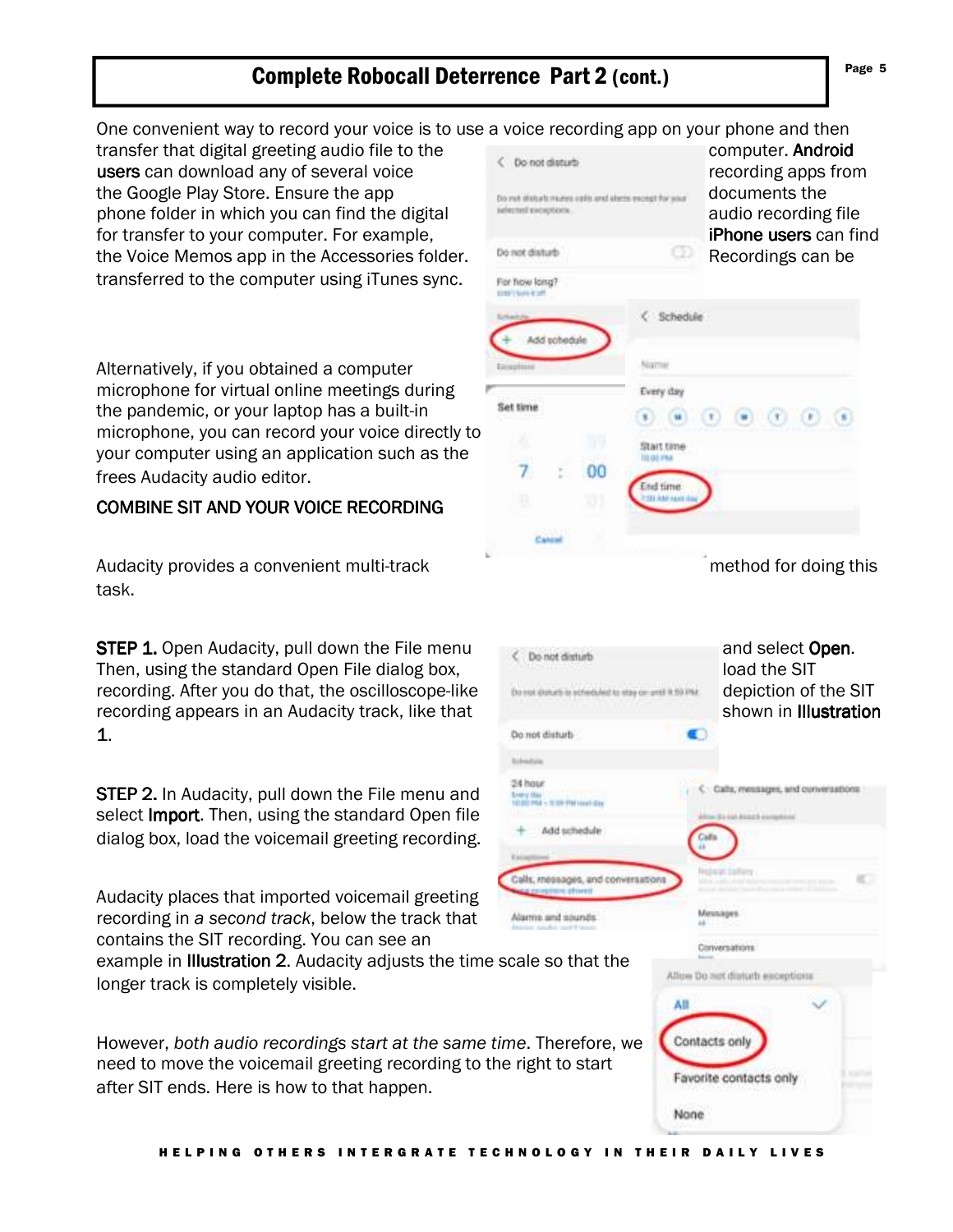## Complete Robocall Deterrence Part 2 (cont.)

STEP 3. In the second track, click at the time point where SIT ends. A black vertical cursor will appear in the second track. Again, you can see an example in **Illustration 3**. In that illustration, the vertical cursor is circled.

**STEP 4.** Pull down the Tracks menu. In that menu, select **Align Tracks**.

A sub-menu appears. In that sub-menu select Start to Cursor/Selection Start. This choice means that the track in which the cursor appears will be moved to the right so that the audio starts at the cursor.

You can see the menus and choices in Illustration 4.

Audacity moves the voicemail greetings in the second track to the right, to the point where you set the cursor. You can see an example in Illustration 5.

At this point, your custom ringtone is ready to be *auditioned*. The play controls in Audacity look like CD player or MP3 player controls, including a **Start at Beginning** button, a left-pointing black triangle with a vertical black bar, and a green triangular Play button. Those buttons appear in Illustration 5, just below the Audacity main menu bar where File and Tracks appear.

Click Start at Beginning and then Play. If you like the result, I strongly suggest you pull down the File menu and Export the result to a WAV file as a backup.

If you do not already have Audacity installed on your computer, here is the download link:

### https://www.audacityteam.org/download/

#### **NEXT UP**

In part 3 of this article series, you will learn how to transfer that combined greeting audio to your phone for recording as a voicemail greeting.

ABOUT THE AUTHOR: John Krout has been writing about creative uses of personal computers since the early 1980s, and more recently, about creative uses of smartphones. He finished a long career as a software engineer with 14 years as a technical writer for a federal contractor. He lives in Arlington, Virginia, with his son, many computers and cameras, and too many cats.

> *By John Krout, Presenter & Newsletter Contributor Potomac Area Technology and Computer Society https://www.patacs.org jkrout.apcug.presenter (at) gmail.com*

H E L P I N G O T H E R S I N T E R G R A T E T E C H N O L O G Y I N T H E I R D A I L Y L I V E S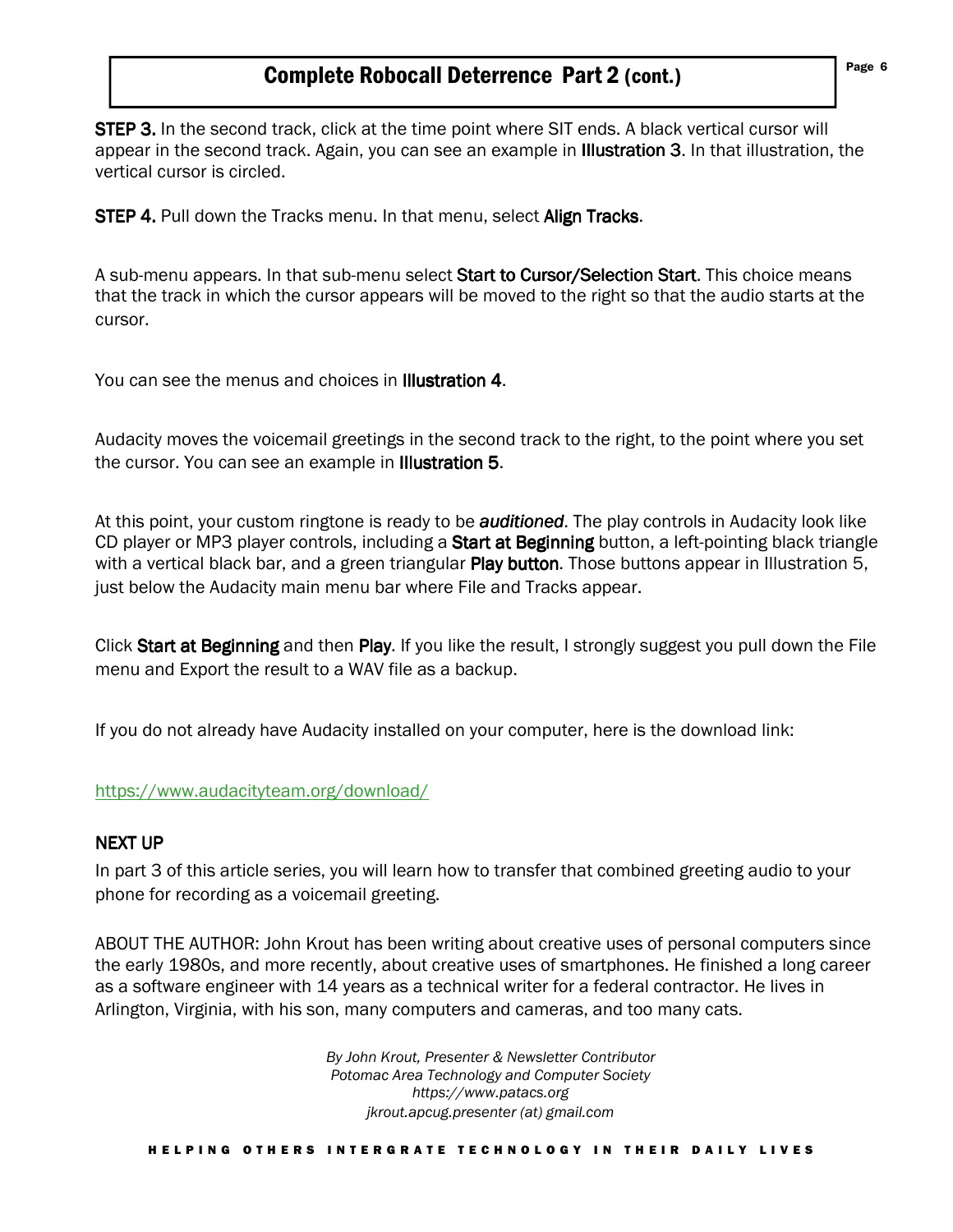# Inserting the Date and Time By Allen Wyatt

Undoubtedly, the time will arise when you need to insert the current date or time in your document. This may be in the introduction of a letter or in a header or footer. Word allows you to quickly insert the date or time in several different formats. This information is inserted as a field which can be updated manually or is updated automatically when you print the document.

To insert the date or time into your document, follow these steps:

- 1. Position the insertion point where you want the date or time inserted.
- 2. Display the Insert tab of the ribbon.
- 3. Click Date & Time in the Text group. Word displays the Date and Time dialog box. (See Figure 1.)

| Date and Time                                                                                                                                                                                                                                                                         |                                      | 7      | ×            |
|---------------------------------------------------------------------------------------------------------------------------------------------------------------------------------------------------------------------------------------------------------------------------------------|--------------------------------------|--------|--------------|
| <b>Available formats:</b><br>5/13/2019<br>Monday, May 13, 2019<br>May 13, 2019<br>5/13/19<br>2019-05-13<br>13-May-19<br>5.13.2019<br>May. 13, 19<br>13 May 2019<br>May 19<br><b>May-19</b><br>5/13/2019 7:26 PM<br>5/13/2019 7:26:07 PM<br>7:26 PM<br>7:26:07 PM<br>19:26<br>19:26:07 | Language:<br>English (United States) |        | $\checkmark$ |
| Set As Default                                                                                                                                                                                                                                                                        | Update automatically<br>OK           | Cancel |              |

- 1 Figure 1. The Date and Time dialog box.
- 1. Select a format for the date or time.
- 2. Select the check box at the bottom of the dialog box if you want the selected date or time to always reflect whatever is current. If you choose this, it means that Word inserts the date or time as a field so that it always represents the current date or time.

Click on OK. The date or time, as specified, is inserted in your document.

*Word Tips By Allen Wyatt (last updated October 30, 2021)*